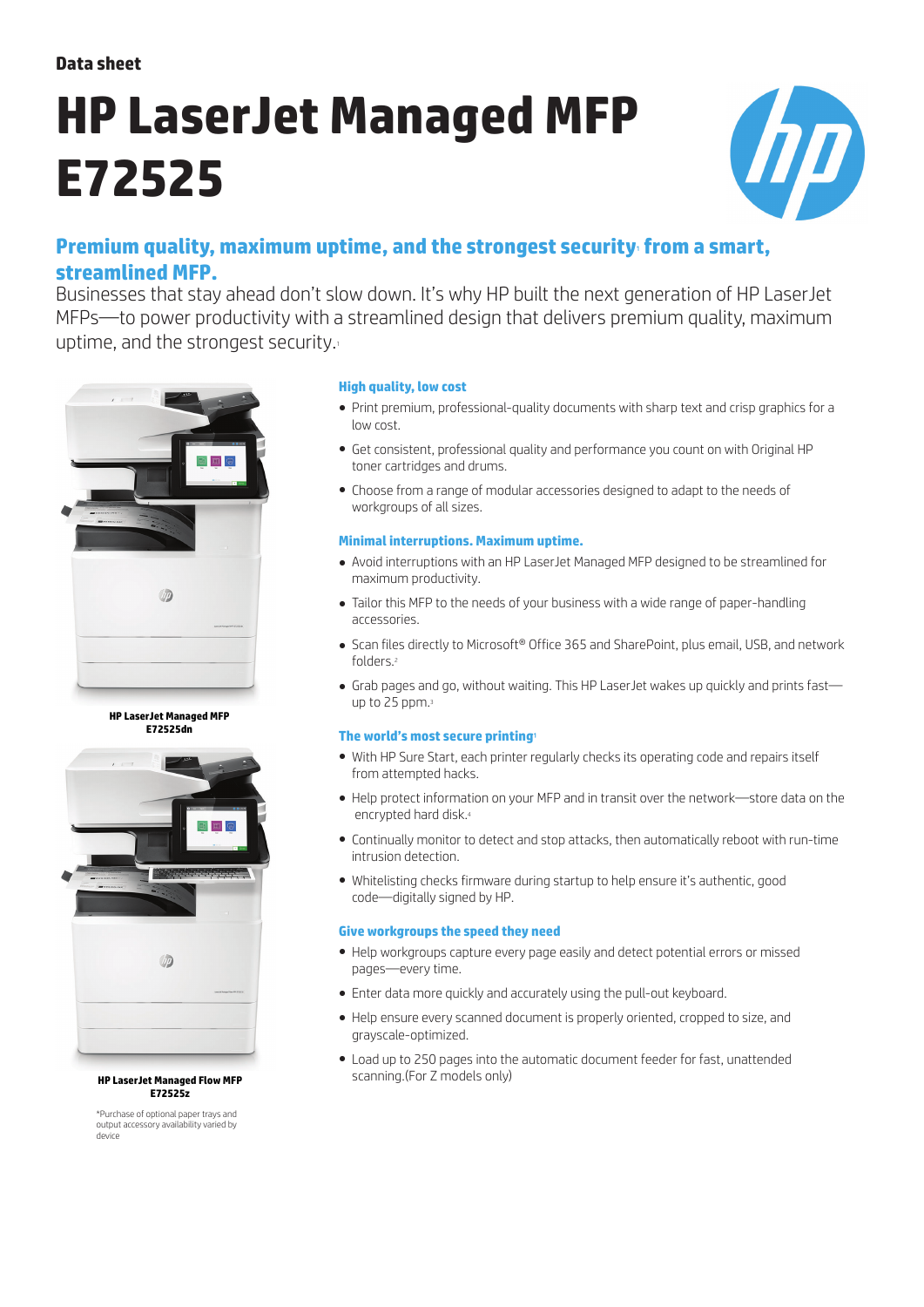# **Product walkaround**

- 1. 250-sheet automatic document feeder supports media up to 11 x 17 inches  $(A3)^{1}$
- 2. Flatbed scanner handles sheets up to 11.7 x 17 inches (297 x 432 mm)
- 3. 8.0 inch (20.3 cm) color touchscreen control panel tilts up for easier viewing
- 4. Pull-out keyboard
- 5. Right door (access to the print path)
- 6. 100-sheet multipurpose tray 1 supports media up to 11 x 17 inches (A3)
- 7. Front door access to toner cartridges
- 8. Hardware Integration Pocket (for connecting accessory and third-party devices)<sup>2</sup>
- 9. Easy-access USB port<sup>3</sup>
- 10. 500-sheet output bin
- 11. Automatic two-sided printing
- 12. HP Secure High-Performance Hard Disk
- 13. 520-sheet tray 2 supports media up to letter (A4)
- 14. 520-sheet tray 3 supports media up to 11 x 17 (A3)
- 15. Slot for cable-type security lock
- 16. 2 Hi-Speed USB 2.0 Host ports
- 17. Gigabit Ethernet port
- 18. Hi-Speed USB 2.0 Device port



**HP LaserJet Managed Flow MFP E72525z**



# **Series at a glance**





| Model                                      | <b>HP LaserJet Managed MFP E72525dn</b>                                               | <b>HP LaserJet Managed Flow MFP E72525z</b>                                                                                            |
|--------------------------------------------|---------------------------------------------------------------------------------------|----------------------------------------------------------------------------------------------------------------------------------------|
| <b>Product number</b>                      | Z8Z06A                                                                                | 78707A                                                                                                                                 |
| <b>Functions</b>                           | Print, copy, and scan (fax and wireless optional)                                     | Same as E72525dn                                                                                                                       |
| <b>Print speed</b> <sup>4</sup>            | Up to 25 pages per minute (ppm), letter and A4                                        | Same as E72525dn                                                                                                                       |
| <b>ADF capacity</b>                        | 100 sheets, supports media up to 11 x 17<br>inches (A3)                               | 250 sheets, supports media up to 11 x 17<br>inches (A3)                                                                                |
| Scan speeds (black and color) <sup>5</sup> | Simplex/duplex: 80 ipm/160 ipm (letter and A4)                                        | Simplex/duplex: 120 ipm/240 ipm (letter and<br>A4)                                                                                     |
| <b>Advanced workflow features</b>          | Send to Microsoft® SharePoint®                                                        | Same as E72525dn, plus:<br>HP EveryPage technology, pull-out keyboard,<br>auto-tone, auto orientation, auto-page-crop.<br>embedded OCR |
| <b>Optional input accessories</b>          | 2 x 520-sheet Paper Feeder, 2,000-sheet HCI<br>Feeder, Printer Cabinet                | Same as E72525dn                                                                                                                       |
| <b>Optional output accessories</b>         | Stapler/Stacker, Inner Finisher, Hole Punch (2/3,<br>2/4, and Swedish), Booklet Maker | Same as E72525dn                                                                                                                       |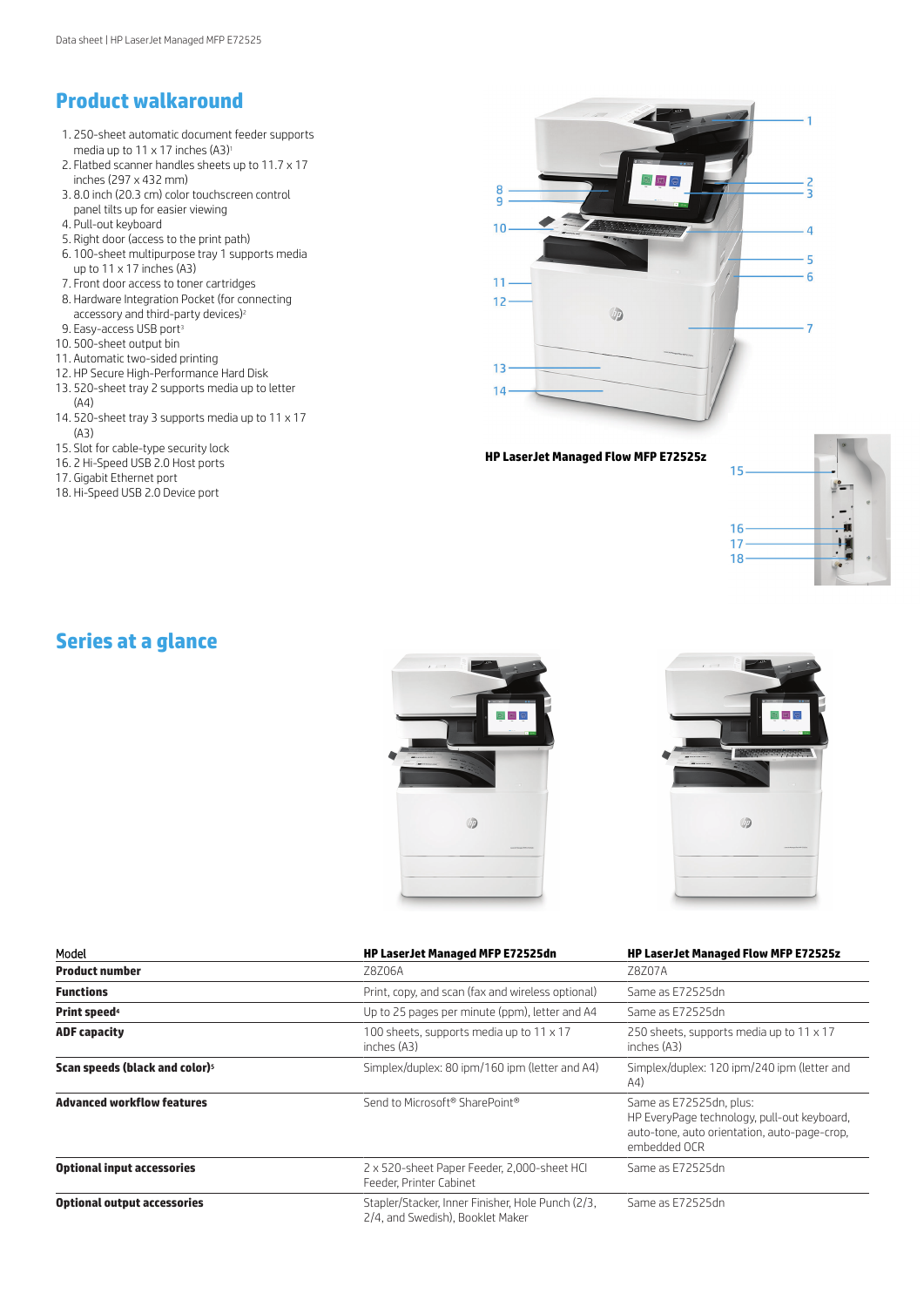# **HP Services**

Downtime can have serious consequences, so HP provides support beyond the standard warranty. You benefit from reduced risk, maximized uptime, predictable service delivery and no unbudgeted repair costs.

Choose from:

## **Optimized Care (optimum performance and stability:**

4 hour Onsite Support, Maintenance Kit Replacement Service, Installation with Network Configuration Service

## **Standard Care (high level of uptime:**

Next Business Day Onsite Support, Maintenance Kit Replacement Service, Installation with Network Configuration Service

#### **Basic Care (minimum recommended support:**

Next Business Day Onsite Support

#### **4 hour Onsite Support:**

Onsite support within four hours after a service call received within the coverage window

#### **Next Business Day Onsite Support:**

Onsite service the next business day after the service call is received

## **Maintenance Kit Replacement Service:**

Onsite replacement of your printer's maintenance kit including parts, materials, and labor

## **Installation with Network Configuration Service:**

Assembly, network configuration, and basic administrator familiarization. For more information about HP Care Pack, HP Contractual, or HP Managed Print Services, visit [hp.com/go/printservices](http://hp.com/go/printservices)







Care Pack



Quality printing for a great value is a smart choice for any business. Produce premium, professional-quality documents at a competitive low cost with an HP LaserJet MFP built to make your work—and your business—look its best.

Annoying interruptions and complex maintenance can slow down printing, and ultimately, the pace of business. Avoid pauses in productivity with an HP LaserJet MFP designed for maximum uptime, so you can count on reliable results day in and day out.

Only HP Enterprise printers repair themselves from attacks in real time, with built-in security to help keep your network safe. Automatically monitor threats, detect intrusions, and validate operating software with security offered only by HP.<sup>1</sup>

Accelerate workflow, improve accuracy, and easily connect people throughout your organization. Complete high-volume scan jobs super-fast—up to 180 ipm<sup>5</sup>—and avoid extra steps with a Flow MFP designed for maximum productivity.

#### **Product**

**Z8Z06A** HP LaserJet Managed MFP E72525dn<br>**Z8Z07A** HP Laser let Managed Flow MFP E725 **Z8Z07A** HP LaserJet Managed Flow MFP E72525z \_

#### **Accessories**

| <b>B5L29A</b> | HP High-Performance Secure Hard Disk       |
|---------------|--------------------------------------------|
| <b>CC487A</b> | HP LaserJet MFP Analog Fax Accessory 500   |
| <b>Y1F97A</b> | HP LaserJet Dual Cassette Workgroup Feeder |
| <b>Y1F99A</b> | HP LaserJet 2000-sheet HCI Input Tray      |
| <b>Y1G02A</b> | HP LaserJet Inner Finisher Hole 2/3 Punch  |
| <b>Y1G03A</b> | HP LaserJet Inner Finisher Hole 2/4 Punch  |
| <b>Y1G04A</b> | HP LaserJet Inner Finisher Swedish Punch   |
| <b>Y1G07A</b> | HP Laser Jet Booklet Finisher              |
| <b>Y1G12A</b> | HP LaserJet Hole Punch Swedish Accessory   |
| <b>Y1G22A</b> | HP LaserJet Paper Tray Heaters Accessory   |

## **Supplies**

 $\mathcal{L}(\mathcal{L})$ 

**W9005MC** HP W9005MC Black Managed LaserJet Toner (48,000 pages)

**W9006MC** HP W9006MC Black Managed LaserJet Imaging Drum (200,000 pages)

**W9007MC** HP W9007MC Managed LaserJet Toner Collection Unit (100,000 pages)

#### **HP Care Packs**

| U9LU4E        | HP 1 year Next Business Day Svc w/Defective Media Retention for Laser Jet E725xx MFP Managed   |
|---------------|------------------------------------------------------------------------------------------------|
| U9LU5E        | HP 3 year Next Business Day Svc w/Defective Media Retention for LaserJet E725xx MFP Managed    |
| U9LU6E        | HP 4 year Next Business Day Svc w/Defective Media Retention for LaserJet E725xx MFP Managed    |
| U9LU7E        | HP 5 year Next Business Day Svc w/Defective Media Retention for LaserJet E725xx MFP Managed    |
| U9LU8E        | HP 3 year 4 hour 9x5 Svc w/Defective Media Retention for LaserJet E725xx MFP Managed           |
| U9LU9E        | HP 4 year 4 hour 9x5 Svc w/Defective Media Retention for LaserJet E725xx MFP Managed           |
| <b>U9LVOE</b> | HP 5 year 4 hour 9x5 Svc w/Defective Media Retention for LaserJet E725xx MFP Managed           |
| U9LV1E        | HP 1 year Next Business Day Parts Exchange Svc for Laser Jet E725xx MFP Managed (Channel Only) |
| U9LV2E        | HP 3 year Next Business Day Parts Exchange Svc for Laser Jet E725xx MFP Managed (Channel Only) |
| U9LV3E        | HP 4 year Next Business Day Parts Exchange Svc for Laser Jet E725xx MFP Managed (Channel Only) |
| U9LV4E        | HP 5 year Next Business Day Parts Exchange Svc for Laser Jet E725xx MFP Managed (Channel Only) |
| U9LV5PE       | HP 1 year Post Warranty NBD Svc w/Defective Media Retention for LaserJet E725xx MFP Managed    |
| U9LV6PE       | HP 2 year Post Warranty NBD Svc w/Defective Media Retention for LaserJet E725xx MFP Managed    |
| U9LV7PE       | HP 1 year Post Wty 4 hour 9x5 Svc w/Defective Media Retention for Laseret E725xx MFP Managed   |

Protect your investment with HP Care Pack. Let HP certified engineers resolve your technical issues. For more details on HP Care Pack, go to hp.com/go/cpc

#### **Paper**

 $\mathcal{L}(\mathcal{L})$ 

 $\mathcal{L}(\mathcal{L})$ 

Contact HP via phone: Asia: 65 6253 8500

#### **Solutions**

HP Web Jetadmin: hp.com/go/wja

HP Universal Print Driver: hp.com/go/upd

HP Imaging and Printing Security Ce[nter: hp.com/go](http://hp.com/go/cpc)/ipsc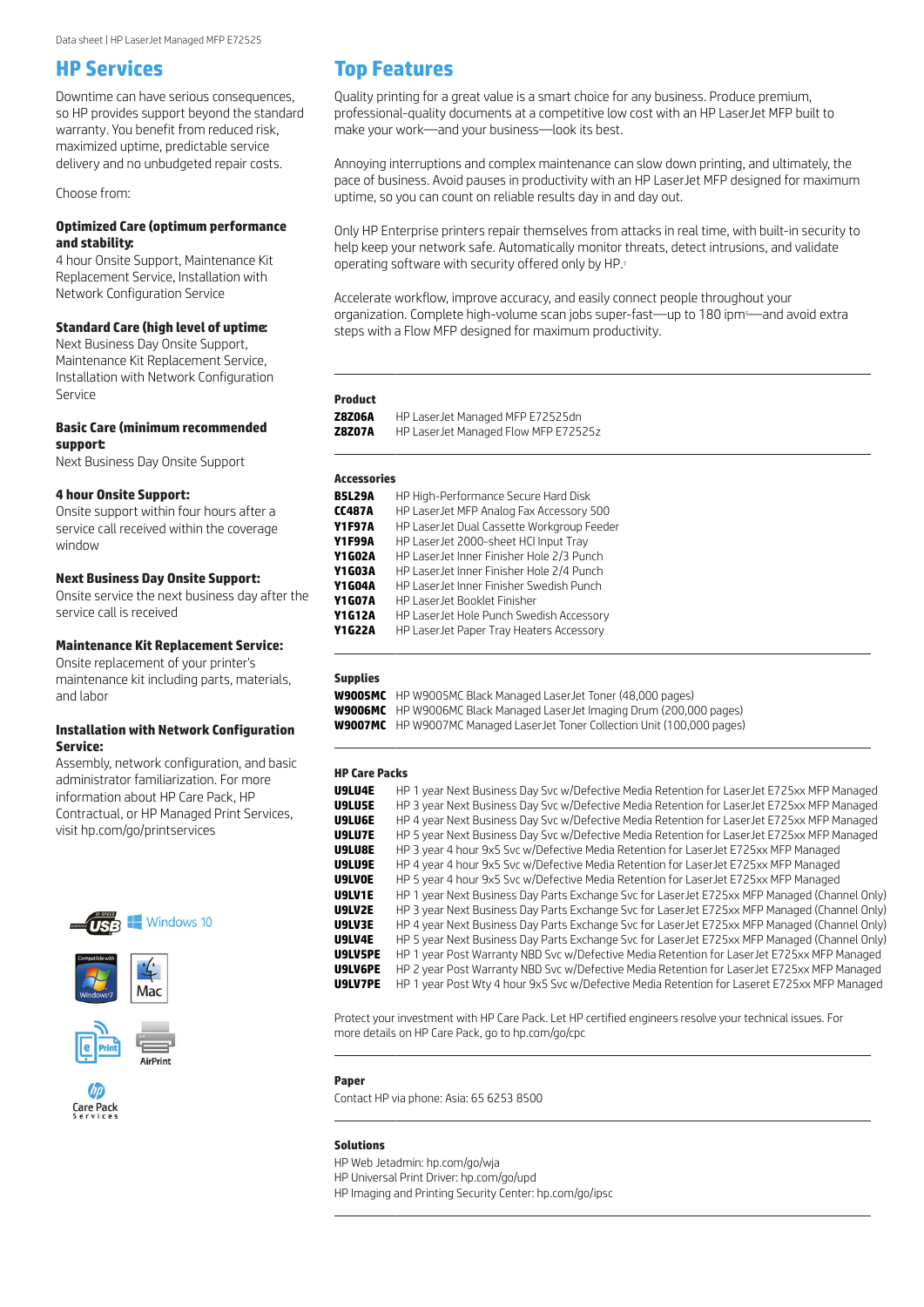# **HP LaserJet Managed MFP E72525**

| Model                                                      | HP LaserJet Managed MFP E72525dn                                                                                                                                                                                                                                                                                                                                                                                                                                                                                                                                                                                                                                                                         | <b>HP LaserJet Managed Flow MFP E72525z</b>                                                                                                                                                                                                                                                                                                                                                                                                          |  |
|------------------------------------------------------------|----------------------------------------------------------------------------------------------------------------------------------------------------------------------------------------------------------------------------------------------------------------------------------------------------------------------------------------------------------------------------------------------------------------------------------------------------------------------------------------------------------------------------------------------------------------------------------------------------------------------------------------------------------------------------------------------------------|------------------------------------------------------------------------------------------------------------------------------------------------------------------------------------------------------------------------------------------------------------------------------------------------------------------------------------------------------------------------------------------------------------------------------------------------------|--|
| <b>Product number</b>                                      | Z8Z06A                                                                                                                                                                                                                                                                                                                                                                                                                                                                                                                                                                                                                                                                                                   | Z8Z07A                                                                                                                                                                                                                                                                                                                                                                                                                                               |  |
| <b>Functions</b>                                           | Print, Copy, Scan (fax and wireless optional)                                                                                                                                                                                                                                                                                                                                                                                                                                                                                                                                                                                                                                                            |                                                                                                                                                                                                                                                                                                                                                                                                                                                      |  |
| Print                                                      |                                                                                                                                                                                                                                                                                                                                                                                                                                                                                                                                                                                                                                                                                                          |                                                                                                                                                                                                                                                                                                                                                                                                                                                      |  |
| Duplex print options                                       | Automatic (standard)                                                                                                                                                                                                                                                                                                                                                                                                                                                                                                                                                                                                                                                                                     |                                                                                                                                                                                                                                                                                                                                                                                                                                                      |  |
| Print speed                                                | Black (A4, normal): Up to 25 ppm; Black (letter, normal): Up to 25 ppm; Black (A3, normal): Up to 12 ppm; Black (tabloid, normal): Up to 25 ppm; Black (A4, duplex): Up to 18 ipm; Black (letter, duplex): Up to 18 ipm; Black<br>ipm; Black (A3, duplex): Up to 9 ipm; Black (tabloid, duplex): Up to 9 ipm                                                                                                                                                                                                                                                                                                                                                                                             |                                                                                                                                                                                                                                                                                                                                                                                                                                                      |  |
| First page out <sup>3</sup>                                | Black (A4, ready): As fast as 8.9 sec; Black (A4, sleep): As fast as 23 sec; Black (letter, ready): As fast as 9.0 sec; Black (letter, sleep): As fast as 23 sec                                                                                                                                                                                                                                                                                                                                                                                                                                                                                                                                         |                                                                                                                                                                                                                                                                                                                                                                                                                                                      |  |
| Print technology                                           | Laser                                                                                                                                                                                                                                                                                                                                                                                                                                                                                                                                                                                                                                                                                                    |                                                                                                                                                                                                                                                                                                                                                                                                                                                      |  |
| Print resolution                                           | Black (best): Up to 1200 x 1200 dpi reduced speed; Black (normal): Up to 600 x 600 dpi                                                                                                                                                                                                                                                                                                                                                                                                                                                                                                                                                                                                                   |                                                                                                                                                                                                                                                                                                                                                                                                                                                      |  |
| Print cartridges number                                    | 1 (1 black cartridge)                                                                                                                                                                                                                                                                                                                                                                                                                                                                                                                                                                                                                                                                                    |                                                                                                                                                                                                                                                                                                                                                                                                                                                      |  |
| Standard print languages<br>Printer management             | HP PCL 6, HP PCL 5c, HP Postscript level 3 emulation, PDF (v 1.7), AirPrint™ compatible<br>Printer Administrator Resource Kit for HP Universal Print Driver (UPD Active Directory Administrator Template, Add Print Model to Comments, AutoUpgradeUPD, Driver Configuration Utility, Driver Deployment Utility, HP                                                                                                                                                                                                                                                                                                                                                                                       |                                                                                                                                                                                                                                                                                                                                                                                                                                                      |  |
|                                                            | Managed Printing Administration, PRNCON.EXE, HPPRLOG, Migrate-Server-Tools, UpdateNow, Remove Plug and Play Drivers); HP Web Jetadmin Software; Resource Kit for HP Web Jetadmin (HP SNMP Proxy Agent, HP WS<br>Pro Proxy Agent); HP JetAdvantage Security Manager                                                                                                                                                                                                                                                                                                                                                                                                                                       |                                                                                                                                                                                                                                                                                                                                                                                                                                                      |  |
| Scan                                                       |                                                                                                                                                                                                                                                                                                                                                                                                                                                                                                                                                                                                                                                                                                          |                                                                                                                                                                                                                                                                                                                                                                                                                                                      |  |
| Scan technology                                            | Type: Flatbed, ADF; Technology: Flatbed; ADF                                                                                                                                                                                                                                                                                                                                                                                                                                                                                                                                                                                                                                                             |                                                                                                                                                                                                                                                                                                                                                                                                                                                      |  |
| Scan speed <sup>9</sup>                                    | Normal, A4: Up to 80 ppm/160 ipm (b&w), up to 80 ppm/160 ipm (color)<br>Enhanced: Up to 600 x 600 dpi; Hardware: Up to 600 x 600 dpi                                                                                                                                                                                                                                                                                                                                                                                                                                                                                                                                                                     | Normal, A4: Up to 120 ppm/240 ipm (b&w), up to 120 ppm/240 ipm (color)                                                                                                                                                                                                                                                                                                                                                                               |  |
| Scan resolution<br>Digital sending starndard features      | Scan to E-mail; Save-to-Network Folder; Save-to-USB drive; Send to Sharepoint; Send to FTP; Send to SFTP; Send to LAN Fax; Send to Internet Fax; Local Address Book; SMTP over SSL; Blank Page Removal; Edge Erase;<br>Auto Color Sense; Auto Crop To Content; Compact PDF; Auto Tonescale; Auto Orientation; Multi-Pick Detect; Auto Straighten; Auto Crop To Page                                                                                                                                                                                                                                                                                                                                      |                                                                                                                                                                                                                                                                                                                                                                                                                                                      |  |
| Scan size                                                  | Flatbed: 297 x 432 mm; ADF scan size: 297 x 432 mm                                                                                                                                                                                                                                                                                                                                                                                                                                                                                                                                                                                                                                                       |                                                                                                                                                                                                                                                                                                                                                                                                                                                      |  |
| Scan input modes                                           | Front panel applications: Copy; E-mail; Fax; Save to Network Folder; Save to USB; Save to Device Memory; Open Extensibility Platform (OXP) applications                                                                                                                                                                                                                                                                                                                                                                                                                                                                                                                                                  |                                                                                                                                                                                                                                                                                                                                                                                                                                                      |  |
| Scan file format                                           | Digital Send: PDF, Hi-Compression PDF, JPEG, TIFF, MTIFF, XPS, PDF/A; Scan to easy access USB: PDF, JPEG,<br>TIFF, MTIFF, XPS, PDF/A; Print from easy access USB: PDF, PS, Print Ready files (.prn, .pcl, .cht)                                                                                                                                                                                                                                                                                                                                                                                                                                                                                          | Digital Send: PDF, Hi-Compression PDF, JPEG, TIFF, MTIFF, XPS, PDF/A, TEXT (OCR), Unicode TEXT (OCR), RTF<br>(OCR), Searchable PDF (OCR), Searchable PDF/A (OCR), HTML (OCR), CSV (OCR); Scan to easy access USB: PDF<br>JPEG, TIFF, MTIFF, XPS, PDF/A, TEXT (OCR), Unicode TEXT (OCR), RTF (OCR), Searchable PDF (OCR), Searchable<br>PDF/A (OCR), HTML (OCR), CSV (OCR); Print from easy access USB: PDF, PS, Print Ready files (.prn, .pcl, .cht) |  |
| Copy                                                       |                                                                                                                                                                                                                                                                                                                                                                                                                                                                                                                                                                                                                                                                                                          |                                                                                                                                                                                                                                                                                                                                                                                                                                                      |  |
| Copy smart software features                               | Better remote diagnosis and repair; Higher first time fix rates; Full toner; LLC utilization; Capture un-billed pages from reconnected network devices, personal printers; On-site access to service training; A3 Laser Jets a<br>designed for fewer LLC replacements and faster repairs.                                                                                                                                                                                                                                                                                                                                                                                                                |                                                                                                                                                                                                                                                                                                                                                                                                                                                      |  |
| Copy speed                                                 | Black (A4, normal): Up to 25 cpm; Black (letter, normal): Up to 25 cpm; Black Duplex (A4): Up to 18 cpm; Black (letter, duplex): Up to 18 cpm                                                                                                                                                                                                                                                                                                                                                                                                                                                                                                                                                            |                                                                                                                                                                                                                                                                                                                                                                                                                                                      |  |
| First copy out                                             | Black (A4): As fast as 7.9 sec; Black (A4, sleep): As fast as 21.5 sec; Black (letter): As fast as 8.0 sec; Black (letter, sleep): As fast as 21.5 sec                                                                                                                                                                                                                                                                                                                                                                                                                                                                                                                                                   |                                                                                                                                                                                                                                                                                                                                                                                                                                                      |  |
| Copy resolution                                            | Black (text and graphics): Up to 600 x 600 dpi                                                                                                                                                                                                                                                                                                                                                                                                                                                                                                                                                                                                                                                           |                                                                                                                                                                                                                                                                                                                                                                                                                                                      |  |
| Max. number of copies                                      | Up to 999 copies                                                                                                                                                                                                                                                                                                                                                                                                                                                                                                                                                                                                                                                                                         |                                                                                                                                                                                                                                                                                                                                                                                                                                                      |  |
| Copier resize                                              | 25 to 400%<br>Two-sided copying; scalability; image adjustments (darkness, contrast, background cleanup, sharpness); optimized text/picture (text, mixed, printed picture, photograph); N-Up; N or Z-ordering; content orientation;                                                                                                                                                                                                                                                                                                                                                                                                                                                                      |                                                                                                                                                                                                                                                                                                                                                                                                                                                      |  |
| Copier settings<br>Fax                                     | collation; booklet; ID Scan; job build; job Storage; watermark; stamps; book mode scans; erase edges; automatically detect color/mono; image Preview                                                                                                                                                                                                                                                                                                                                                                                                                                                                                                                                                     |                                                                                                                                                                                                                                                                                                                                                                                                                                                      |  |
| Fax speed                                                  | 33.6 kbps                                                                                                                                                                                                                                                                                                                                                                                                                                                                                                                                                                                                                                                                                                |                                                                                                                                                                                                                                                                                                                                                                                                                                                      |  |
| Fax resolution                                             | Up to 300 x 300 dpi (400 x 400 dpi for received faxes only)                                                                                                                                                                                                                                                                                                                                                                                                                                                                                                                                                                                                                                              |                                                                                                                                                                                                                                                                                                                                                                                                                                                      |  |
| Fax features                                               | Auto fax reduction supported: Yes; Auto-redialing: Yes; Fax delayed sending: No; Distinctive ring detection supported: No; Fax forwarding supported: Yes; Junk barrier supported: Yes; Maximum speed<br>dialing numbers: Up to 1000 numbers (each with 210 destinations); PC interface supported: Yes; Fax polling supported: Yes (poll to receive only)                                                                                                                                                                                                                                                                                                                                                 |                                                                                                                                                                                                                                                                                                                                                                                                                                                      |  |
| Fax memory                                                 | Fax memory (A4): Up to 500 pages; Fax memory (letter): Up to 500 pages                                                                                                                                                                                                                                                                                                                                                                                                                                                                                                                                                                                                                                   |                                                                                                                                                                                                                                                                                                                                                                                                                                                      |  |
| Connectivity                                               |                                                                                                                                                                                                                                                                                                                                                                                                                                                                                                                                                                                                                                                                                                          |                                                                                                                                                                                                                                                                                                                                                                                                                                                      |  |
| <b>Standard connectivity</b>                               | 2 Hi-Speed USB 2.0 Host; 1 Hi-Speed USB 2.0 Device; 1 Gigabit Ethernet 10/100/1000T network; 1 Hardware Integration Pocket; 1 Fax modem port                                                                                                                                                                                                                                                                                                                                                                                                                                                                                                                                                             |                                                                                                                                                                                                                                                                                                                                                                                                                                                      |  |
| Mobile printing capability <sup>4</sup>                    | Management security: SNMPv3, SSL/TLS, WPA2-Enterprise, 802.1X authentication (EAP- PEAP, EAP-TLS), IPP over TLS, IPsec/Firewall with Certificate, Pre-Shared Key Authentication, and Kerberos Authentication;<br>Support for WJA-10 IPsec Configuration using IPsec Plug-in                                                                                                                                                                                                                                                                                                                                                                                                                              |                                                                                                                                                                                                                                                                                                                                                                                                                                                      |  |
| Network ready                                              | Standard (built-in Gigabit 10/100/1000T Ethernet)<br>No wireless capabilities standard. There are optional accessories (common to all current Jedi products) that support wireless. These are listed in the connectivity section, above.                                                                                                                                                                                                                                                                                                                                                                                                                                                                 |                                                                                                                                                                                                                                                                                                                                                                                                                                                      |  |
| Wireless capability<br><b>Network Capabilities</b>         | Standard (built-in Gigabit 10/100/1000T Ethernet)                                                                                                                                                                                                                                                                                                                                                                                                                                                                                                                                                                                                                                                        |                                                                                                                                                                                                                                                                                                                                                                                                                                                      |  |
| Memory                                                     | Standard: 6 GB; Maximum: 6 GB                                                                                                                                                                                                                                                                                                                                                                                                                                                                                                                                                                                                                                                                            | Standard: 7 GB; Maximum: 7 GB                                                                                                                                                                                                                                                                                                                                                                                                                        |  |
| <b>Hard Disk</b>                                           | One 320 GB Standard, embedded HP High-Performance Secure Hard Disk; AES 256 hardware encryption or<br>greater; Secure erase capabilities (Secure File Erase-Temporary Job Files, Secure Erase-Job Data, Secure ATA<br>Erase-Disk). Note: U.S. government SKU uses 500GB FIPS 140-2 validated hard disk instead.                                                                                                                                                                                                                                                                                                                                                                                          | Two 320 GB Standard, embedded HP High-Performance Secure Hard Disk, Total 640 GB; AES 256 hardware<br>encryption or greater; Secure erase capabilities (Secure File Erase-Temporary Job Files, Secure Erase-Job<br>Data, Secure ATA Erase-Disk). Note: U.S. government SKU uses 500GB FIPS 140-2 validated hard disk<br>instead.                                                                                                                     |  |
| <b>Processor speed</b>                                     | 1.2 GHz                                                                                                                                                                                                                                                                                                                                                                                                                                                                                                                                                                                                                                                                                                  |                                                                                                                                                                                                                                                                                                                                                                                                                                                      |  |
| <b>Duty cycle (monthly)</b>                                | Up to 300,000 pages; Recommended monthly page volume: Up to 50,000 pages                                                                                                                                                                                                                                                                                                                                                                                                                                                                                                                                                                                                                                 |                                                                                                                                                                                                                                                                                                                                                                                                                                                      |  |
| <b>Paper handling</b><br>Input                             | 100-sheet multi-purpose tray, 2 x 520-sheet input tray, 520-sheet input tray, 100 sheet ADF; Optional 2000                                                                                                                                                                                                                                                                                                                                                                                                                                                                                                                                                                                               | 100-sheet multi-purpose tray, 2 x 520-sheet input tray, 520-sheet input tray, 250 sheet ADF; Optional 2000                                                                                                                                                                                                                                                                                                                                           |  |
|                                                            | sheet tray                                                                                                                                                                                                                                                                                                                                                                                                                                                                                                                                                                                                                                                                                               | sheet tray                                                                                                                                                                                                                                                                                                                                                                                                                                           |  |
| Output<br>Media type                                       | 500 sheet face-down output bin<br>Plain, HP EcoEFICIENT, HP Matte 90g, Light 60-74g, Bond, Recycled, HP Matte 105g, HP Matte 120g, Mid-Weight 96-110g, Heavy 111-130g, HP Matte 150g, Extra Heavy 131-175g, HP Matte 200g, Cardstock 176-220g,<br>Labels, Letterhead, Envelope, Preprinted, Prepunched, Colored                                                                                                                                                                                                                                                                                                                                                                                          |                                                                                                                                                                                                                                                                                                                                                                                                                                                      |  |
| Media weight                                               | Tray 1: 60 to 175 g/m <sup>2</sup> ; Tray 2, 3: 60 to 220 g/m <sup>2</sup>                                                                                                                                                                                                                                                                                                                                                                                                                                                                                                                                                                                                                               |                                                                                                                                                                                                                                                                                                                                                                                                                                                      |  |
| Media sizes custom                                         | Tray 1: 98 x 148 mm to 297 x 432 mm; Tray 2: 139.7 x 210 mm to 297 x 364 mm; Tray 3: 139.7 x 210 mm to 297 x 432 mm                                                                                                                                                                                                                                                                                                                                                                                                                                                                                                                                                                                      |                                                                                                                                                                                                                                                                                                                                                                                                                                                      |  |
| Dimensions (W x D x H)                                     | 566 x 724.3 x 829 mm                                                                                                                                                                                                                                                                                                                                                                                                                                                                                                                                                                                                                                                                                     | 585 x 775.9 x 877.5 mm (23 x 30.5 x 34.5 in)                                                                                                                                                                                                                                                                                                                                                                                                         |  |
| Weight                                                     | 68.13 kg<br>Engine; TCU; Drums; Assy-Color WG Nameplate and Label; Power Cords; Assembly-CD WW; Hardware install and setup documentation; Support flyers (DOES NOT INLCLUDE TONER)                                                                                                                                                                                                                                                                                                                                                                                                                                                                                                                       |                                                                                                                                                                                                                                                                                                                                                                                                                                                      |  |
| What's in the box <sup>1</sup><br><b>Warranty features</b> | 90 day parts only. Extended Warranty and support options vary by product, country and local legal requirements. Go to http://www.hp.com/support to learn about HP award winning service and support options in your                                                                                                                                                                                                                                                                                                                                                                                                                                                                                      |                                                                                                                                                                                                                                                                                                                                                                                                                                                      |  |
|                                                            | region.                                                                                                                                                                                                                                                                                                                                                                                                                                                                                                                                                                                                                                                                                                  |                                                                                                                                                                                                                                                                                                                                                                                                                                                      |  |
| <b>Systems</b>                                             |                                                                                                                                                                                                                                                                                                                                                                                                                                                                                                                                                                                                                                                                                                          |                                                                                                                                                                                                                                                                                                                                                                                                                                                      |  |
| Compatible operating systems                               | Android, Linux Boss (5.0), Linux Debian (7.0, 7.1, 7.2, 7.3, 7.4, 7.5, 7.6, 7.7, 7.8, 7.9, 8.0, 8.1, 8.2, 8.3, 8.4, 8.5, 8.6), Linux Fedora (22, 23, 24), Linux Mint (17, 17.1, 17.2, 17.3, 173, 18), Linux Red Hat Enterprise<br>SUSE (13.2, 42.1), Linux Ubuntu (12.04, 14.04, 15.10, 16.04, 16.10), OS macOS 10.12 Sierra, OS X 10.10 Yosemite, OS X 10.11 El Capitan, UNIX, Windows 10 all 32- & 64-bit editions (excluding RT OS for Tablets),<br>Windows 7 all 32- & 64-bit editions, Windows 8/8.1 all 32- & 64-bit editions (excluding RT OS for Tablets), Windows Vista all 32bit editions (Home Basic, Premium, Professional, etc.), Windows XP SP3 32-bit editions (XP<br>Home, XP Pro, etc.) |                                                                                                                                                                                                                                                                                                                                                                                                                                                      |  |
| Minimum system requirements                                | PC: 2 GB available hard disk space; OS hardware requirements see microsoft.com<br>Mac: 1.3 GB available hard drive space; Internet; OS hardware requirements see Apple.com for more info                                                                                                                                                                                                                                                                                                                                                                                                                                                                                                                 |                                                                                                                                                                                                                                                                                                                                                                                                                                                      |  |
| <b>Security management</b>                                 | Management security: SNMPv3, SSL/TLS, WPA2-Enterprise, 802.1X authentication (EAP- PEAP, EAP-TLS), IPP over TLS, IPsec/Firewall with Certificate, Pre-Shared Key Authentication, and Kerberos Authentication;<br>Support for WJA-10 IPsec Configuration using IPsec Plug-in                                                                                                                                                                                                                                                                                                                                                                                                                              |                                                                                                                                                                                                                                                                                                                                                                                                                                                      |  |
| <b>Fonts and Typefaces</b>                                 |                                                                                                                                                                                                                                                                                                                                                                                                                                                                                                                                                                                                                                                                                                          |                                                                                                                                                                                                                                                                                                                                                                                                                                                      |  |
| <b>Control panel</b>                                       | 84 scalable TrueType fonts                                                                                                                                                                                                                                                                                                                                                                                                                                                                                                                                                                                                                                                                               |                                                                                                                                                                                                                                                                                                                                                                                                                                                      |  |
|                                                            | 8.0-in (20.3 cm) Color Graphics Display (CGD) with touchscreen; rotating (adjustable angle) display;<br>illuminated Home button (for quick return to the Home menu); USB High-speed 2.0 port; Hardware<br>Integration Pocket                                                                                                                                                                                                                                                                                                                                                                                                                                                                             | 8.0-in (20.3 cm) Color Graphics Display (CGD) with touchscreen; rotating (adjustable angle) display;<br>illuminated Home button (for quick return to the Home menu); USB High-speed 2.0 port; Hardware<br>Integration Pocket; Extended Keyboard                                                                                                                                                                                                      |  |
| Display                                                    | 8.0-in (20.3 cm) touchscreen, SVGA Color Graphic Display (CGD)                                                                                                                                                                                                                                                                                                                                                                                                                                                                                                                                                                                                                                           |                                                                                                                                                                                                                                                                                                                                                                                                                                                      |  |
| Power                                                      | Power supply type: Internal (Built-in) power supply; Power supply required: Input voltage: 110 to 127Vac (+/-10%), 220 to 240Vac (+/-10%), 50/60 Hz (+/-3%)                                                                                                                                                                                                                                                                                                                                                                                                                                                                                                                                              |                                                                                                                                                                                                                                                                                                                                                                                                                                                      |  |
| <b>Software included</b><br><b>Acoustics</b>               | HP Connected, HP Device Experience (DXP), HP PCL 6 Printer Driver, HP Software Installer/Uninstaller, Mac OS Welcome Screen (Directs users to 123.HP.com or OS App Source for printer software), Online user manuals<br>Acoustic power emissions: 6.5 B(A), printing mono simplex, A4 at 25 ppm; Acoustic power emissions<br>(ready): Inaudible; Acoustic pressure emissions bystander (active, printing): 49 dB(A), printing mono<br>simplex, A4 at 25 ppm; Acoustic pressure emissions bystander (ready): Inaudible                                                                                                                                                                                    | Acoustic power emissions: 6.5 B(A), printing mono simplex, A4 at 25 ppm; Acoustic power emissions<br>(ready): Inaudible; Acoustic pressure emissions bystander (active, printing): 50 dB(A), printing mono<br>simplex, A4 at 25 ppm; Acoustic pressure emissions bystander (ready): Inaudible                                                                                                                                                        |  |
| <b>Environmental ranges</b>                                |                                                                                                                                                                                                                                                                                                                                                                                                                                                                                                                                                                                                                                                                                                          | Operating temperature range: 15 to 30°C; Recommended operating temperature: 15 to 30°C; Non-operating humidity range: 10 to 80% RH; Operating humidity range: 20 to 80% RH; Recommended operating                                                                                                                                                                                                                                                    |  |
| <b>Safety approvals and requirements</b>                   | humidity range: 20 to 80% RH<br>IEC 60950-1:2005 +A1:2009 +A2:2013 (International); EN60950-1:2006 +A11:2009 +A1:2010 +A12:2011 +A2:2013 (EU); EN 60825-1:2014 / IEC 60825-1:2014 (Class 1 Laser Product); EN 62479:2010 / IEC<br>62479:2010<br>EN 62471-1:2008 /IEC 62471-1:2006; Low Voltage Directive 2014/35/EU with CE Mark (Europe); GS Certificate (Germany, Europe); UL/cUL Listed and UC CoC (US/Canada); CAN/CSA C22.2 No. 60950-1-07 2nd Ed.                                                                                                                                                                                                                                                  |                                                                                                                                                                                                                                                                                                                                                                                                                                                      |  |
| <b>Supported network protocols</b>                         | 2011-12. Compliance with Laser safety standards 21 CFR 1040.10 and 1040.11 except for deviations pursuant to Laser notice No. 50, Dated June 24, 2007. Other safety approvals as required by individual countries<br>IPv4/IPv6: Apple Bonjour Compatible (Mac OS 10.2.4 or higher), SNMPv1/v2c/v3, HTTP, HTTPS, FTP, TFTP, Port 9100, LPD, WS Discovery, IPP, Secure-IPP, IPsec/Firewall; IPv6: DHCPv6, MLDv1, ICMPv6; IPv4: Auto-IP, SLP,                                                                                                                                                                                                                                                               |                                                                                                                                                                                                                                                                                                                                                                                                                                                      |  |